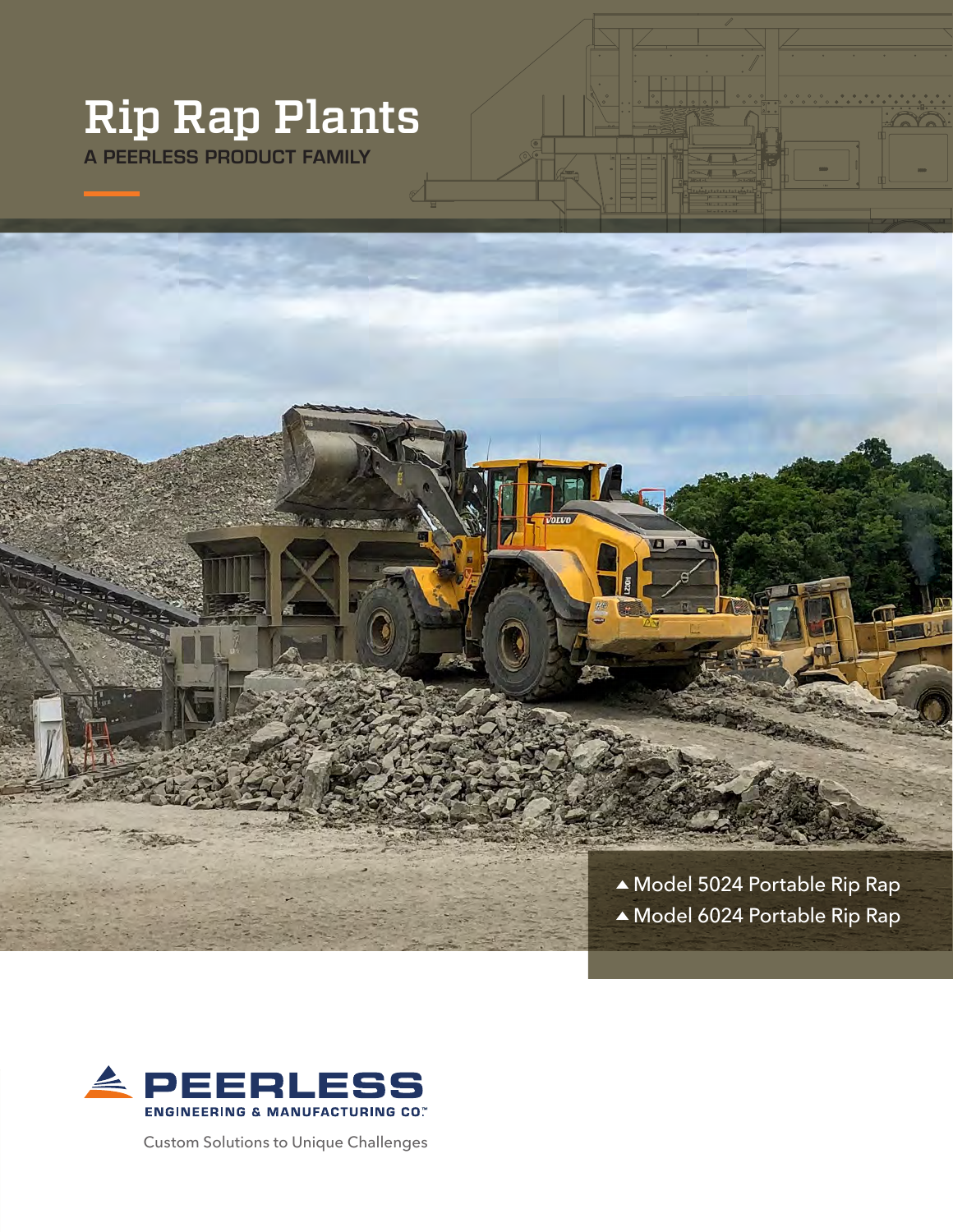# Rip Rap Plants

**HEAVY DUTY**

Peerless Engineering and Manufacturing Company has been building rip rap plants for decades. Our portable rip rap plants provide a heavy duty chassis with a vibrating grizzly feeder that allows for the separation of three product gradations depending on the grizzly bar spacing for each step of the grizzly feeder.

The fines material is directed into a conveyor while the center and oversize materials are separated and placed on the ground through heavy duty chutes.

Rip rap is a necessary part of erosion control for measurers who are responsible for keeping soil from eroding along highways, rivers, streams and ponds. It is also used in navigational waterways, like rivers as submerged wing dams.



**Screen materials** • Exposed rip rap





material in place

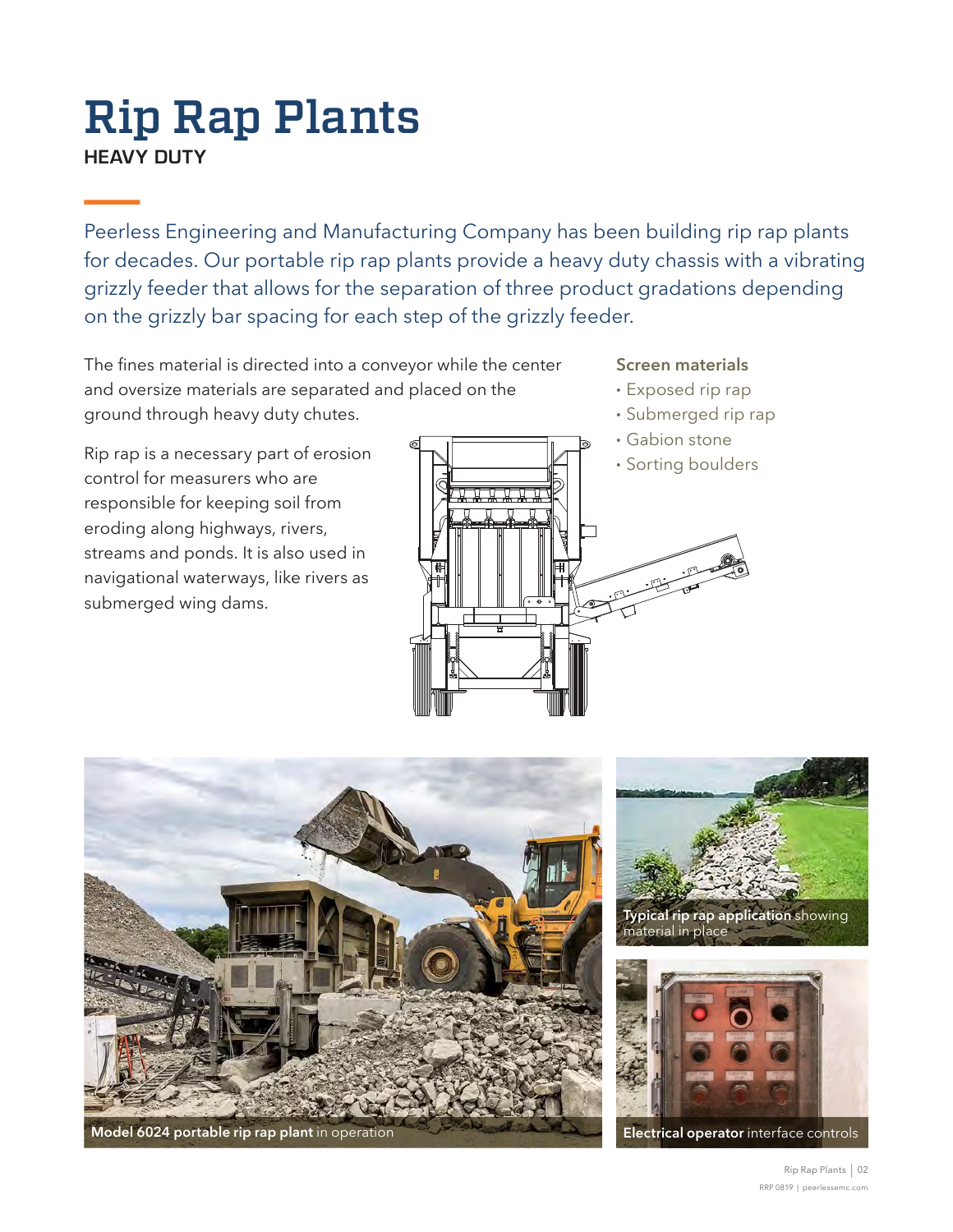## **STANDARD MODELS**

Peerless offers a basic list of sizes, which we are able to modify based on customer-specific needs.

| <b>Standard Models</b>                     |                                              |                                              |
|--------------------------------------------|----------------------------------------------|----------------------------------------------|
| <b>Model</b>                               | <b>Model 5024</b><br><b>Portable Rip Rap</b> | <b>Model 6024</b><br><b>Portable Rip Rap</b> |
| <b>Vibrating Grizzly Feeder Dimensions</b> | 50" x 24' 2-Step                             | 60" x 24' 2-Step                             |
| Vibrating Grizzly Feeder HP                | 60 HP                                        | 75 HP                                        |
| Hopper Size-Main                           | 7'-9" Wide                                   | $7'$ -9" wide                                |
| Fines Delivery Chute / Conveyor            | $36'' \times 14'$                            | $36" \times 14'$                             |
| Fines Recovery Conveyor HP                 | $7.5$ HP                                     | 7.5 HP                                       |
| Medium Size Product Chute                  | 0.5" plate with 0.5" liners                  | 0.5" plate with 0.5" liners                  |
| Oversized Product Chute                    | 0.75" plate with 0.5" liners                 | 0.75" plate with 0.5" liners                 |
| Self-Contained Power Unit KW               | 80 KW                                        | 100 KW                                       |
| Height / Width / Length                    | 13'-6" / 9'-10" / 35'-4.75"                  | 13'-6" / 9'-10" / 35'-4.75"                  |
| <b>Total Weight</b>                        | 70,000 pounds                                | 75,000 pounds                                |

Design and specifications subject to change without notice.

*See Rip Rap Plants product specifications for more details.*

Standard equipment includes a heavy duty mainframe with a flip up fifth wheel plate—road ready with triple axles suspension, tires, mud flaps, brakes, lights and landing jacks. Optional run-on jacks are available.

Standard models also include a feeder drive, a loading hopper, a fines discharge conveyor, a medium size discharge chute and a front oversized material discharge chute (see additional specifications in the chart above). They have a self-contained Isuzu engine and 100 KW generator with 60 gallon fuel cell complete, motor controls and wiring, plus a 20 HP starter for an additional external conveyor.

**PORTABLE FULLY-EQUIPPED RUGGED RELIABLE EFFICIENT**